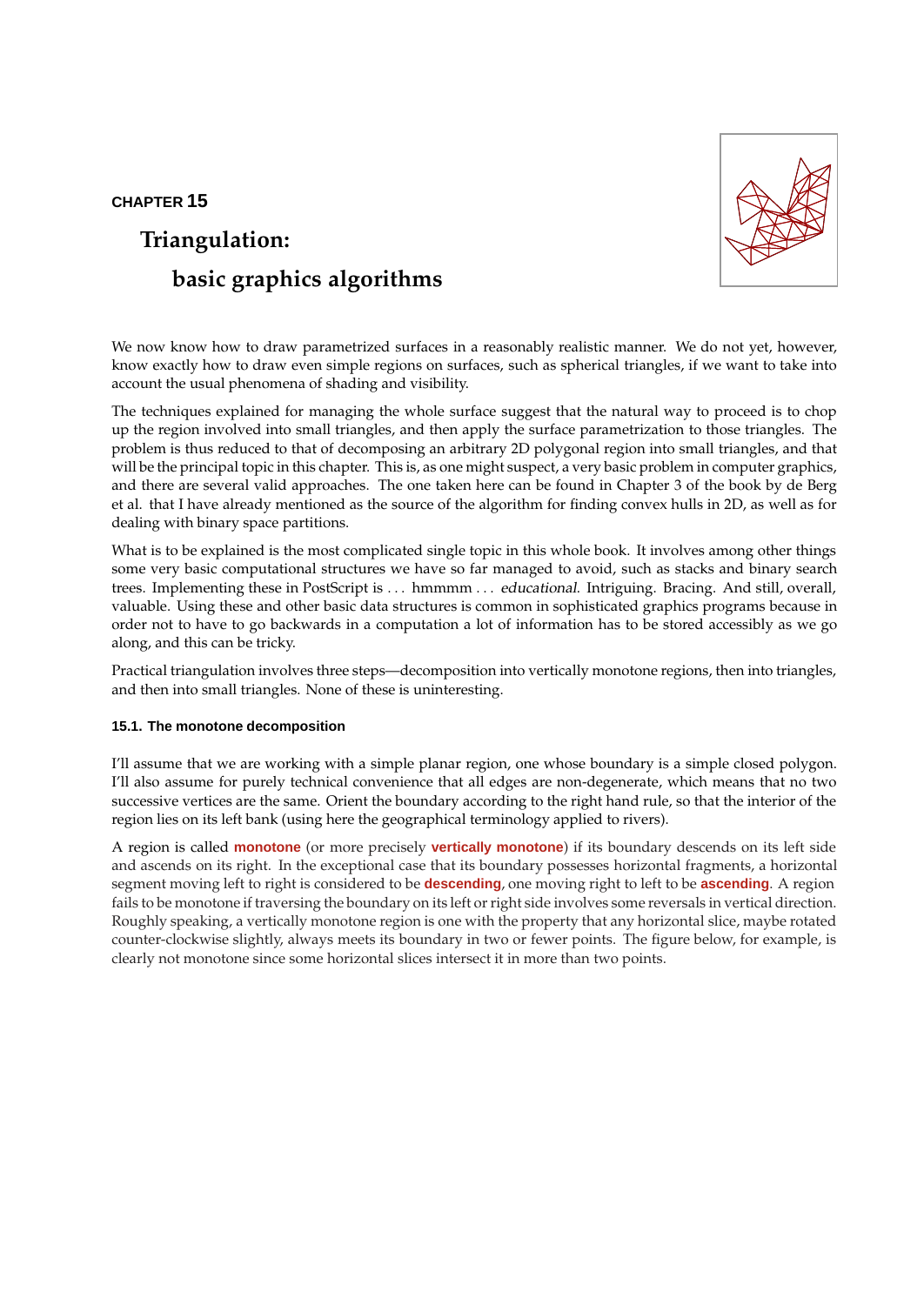

As we shall see later, a monotone region is relatively simple to triangulate. The principal step in the whole process, and the one that takes the most time in a technical sense, turns out to be chopping it into monotone pieces. How to do this will turn out to be a rather intricate business.

The basic idea in the monotone decomposition is to perform a top-to-bottom sweep of the region by a horizontal line. As the **sweep line** is moved down, something happens whenever it meets a vertex of the boundary, adding a diagonal occasionally from the vertex encountered to some other vertex encountered before, and updating the structures necessary to doing this. The updating involves keeping track of the descending polygon segments intersecting the sweep line, as well as of the vertices last encountered just to the right of them. Adding diagonals means splitting regions into halves. Here is how the process goes for the region above:

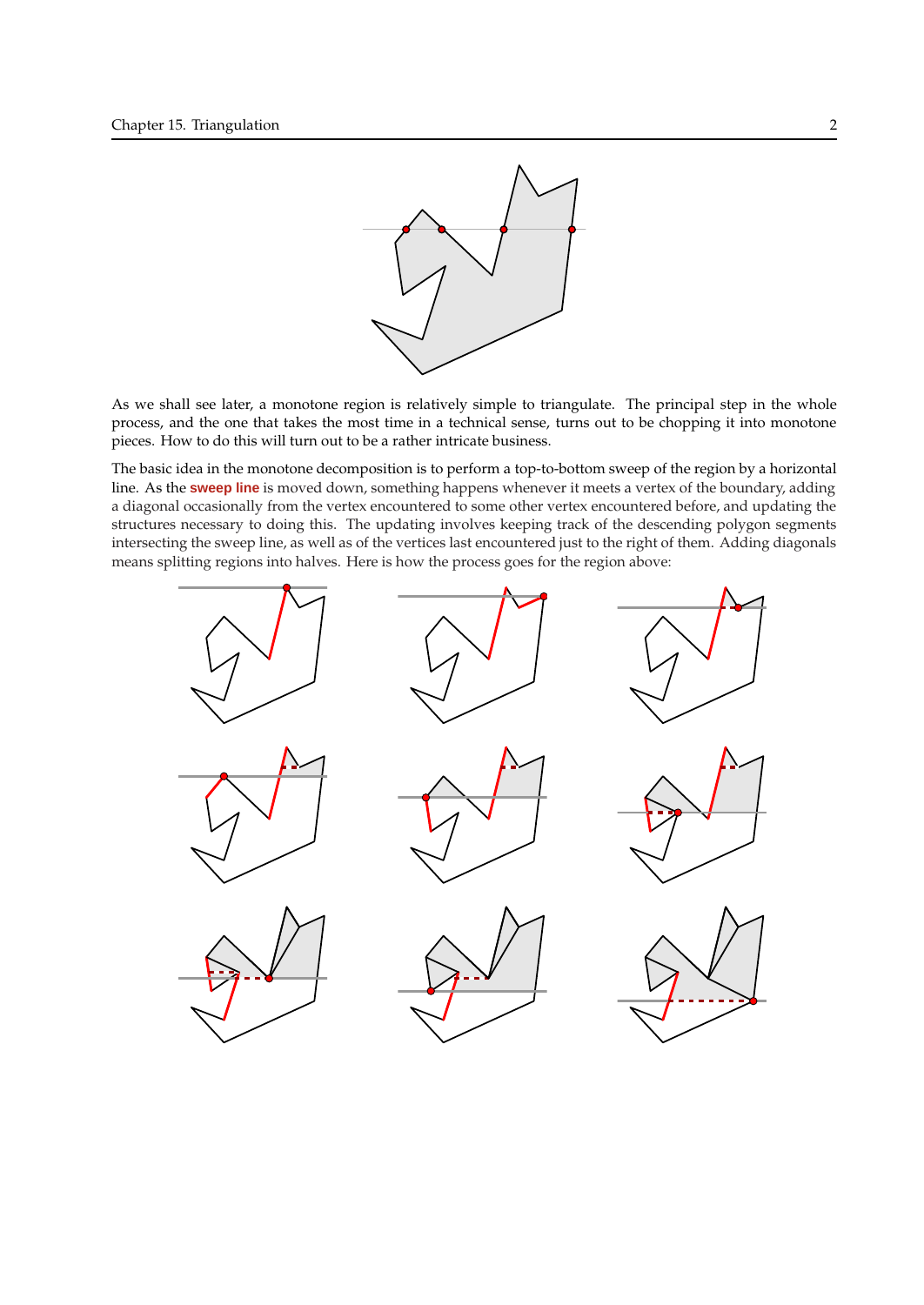

The figures exhibit some extra data that I'll explain later.

As the sweep proceeds, it jumps from one vertex to the next lower one. What it does at that point depends on the type of vertex it encounters. There are six possibilities, according to the relative position of the entering and leaving vectors u and v. Call a vector  $[x, y]$  **ascending** if  $y > 0$  or  $y = 0$  and  $x < 0$ , and call it **descending** otherwise. Let  $u^{\perp}$  be u rotated counter-clockwise by  $90^{\circ}$ .

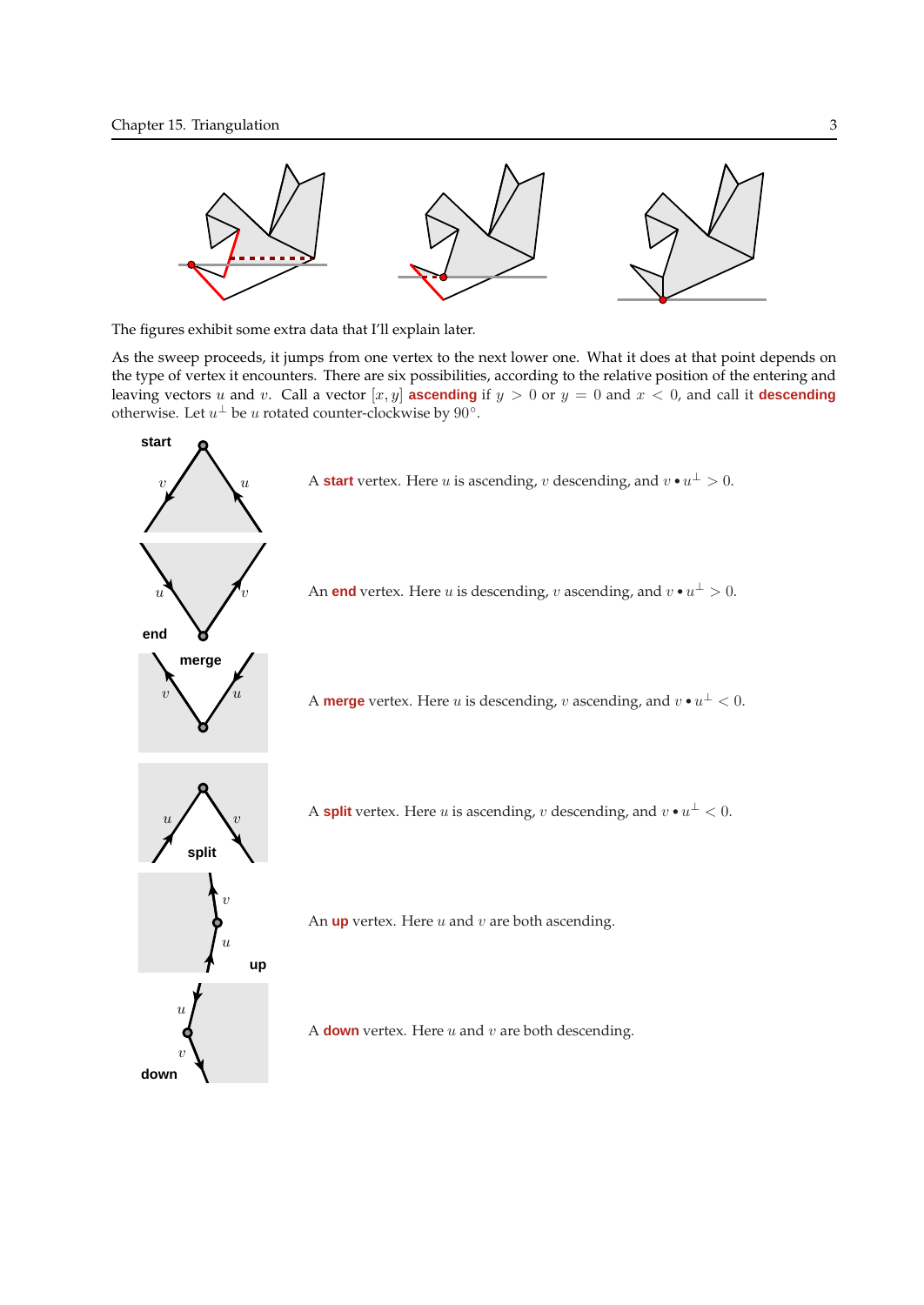The classification might be clearer from these pictures:



A region is monotone precisely when it has no merge or split vertices, so the point of the process is to draw diagonal lines in order to eliminate them, by separating the polygon into smaller pieces. The difficulty is to know when and how to to do this. There are two basic principles involved in carrying out the sweep: (1) Whenever we encounter a split vertex we must draw a diagonal line upwards from it; (2) whenever we encounter a merge vertex we must mark it and be sure to draw a diagonal line upwards to it eventually. Thus every diagonal drawn will have either a merge or a split vertex at one end, possibly both. Knowing when to add one will require keeping track of a number of different things as we go, the extra data indicated in the figures above.

First of all, we must keep a list  $\mathcal L$  of all the descending boundary segments encountered by the current sweep line. The important thing is to be able to determine for any vertex what boundary segment lies immediately to its left, and this can change quite drastically as we move down. The list  $\mathcal L$  will be have to be ordered and searchable as well as dynamically maintained. We'll see later how to deal with the technical issues that arise.

Second, diagonals will always be drawn back from a vertex we have just met to one we encountered earlier. Geometrically, it is easy to describe what the earlier one is. If  $e$  is any descending segment of the polygon, its **helper** at any given moment is the vertex u that can be connected to e across the interior of our region, lowest among those above the sweep line with this property.



When a helper is a merge vertex it is a candidate for the top of a diagonal to be drawn from below; when it is a split vertex a diagonal must be drawn upwards from it. Each descending boundary segment in the sweep intersection list is associated to its helper, and this assignment may change in the course of the sweep.



The crucial property of a helper is that the region bounded by the sweep line, the descending segment  $e$  (just to the left of the current vertex), the line to the helper, and the diagonal from the current vertex to the helper is always a region free of other vertices and edges.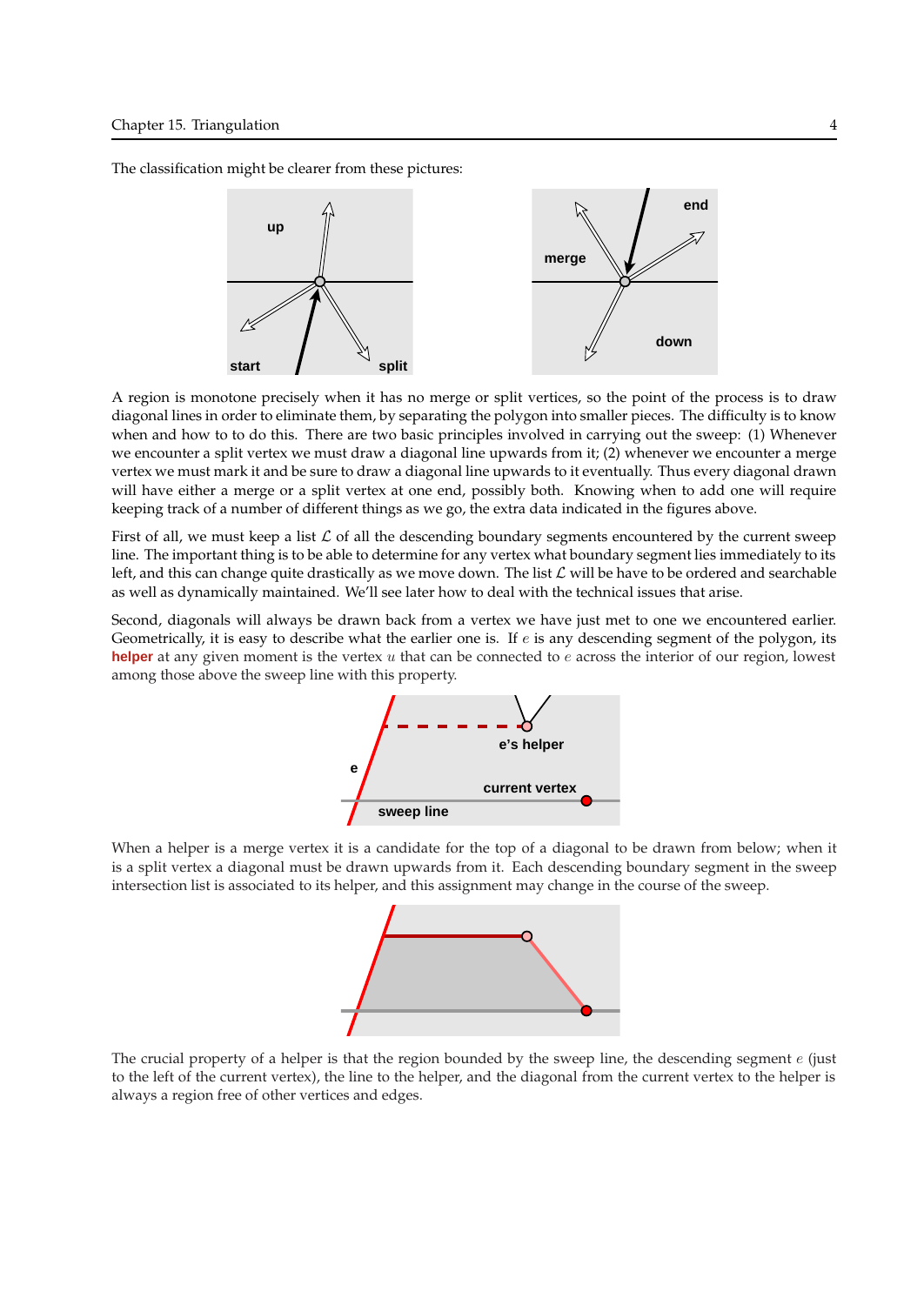What about the ordered list of intersections? It will be a **search list** with dynamic data. At any moment it is to store all the descending boundary segments intersecting the sweep line, ordered left to right according to the intersection. There are three operations we must be able to perform on it: • remove a given edge; • insert an edge in the correct place; • find the edge in the list immediately to the left of a given vertex. It is the last operation that is the crucial one, but maintaining this property correctly requires the previous two.

In addition to this dynamic list, we must make up a list—a static queue—of all vertices of the polygon right at the beginning of the sweep, ordered according to height, top to bottom. This requires an initial sort, and then keeping track of vertices already dealt with. In principle, it is this sort that sets one lower bound to the complexity of the whole process, since if there are *n* vertices it will generally require  $O(n \log n)$  time.

## **15.2. The algorithm**

Start with the array p of 2D points representing the vertices  $p_i$  of our simple closed polygon. We'll assume there to be at least 3. This array will be the argument to the triangulation algorithm. The output will be an array of polygons of the same type making up the monotone decomposition.

We build the vertex list, each (enhanced) vertex now an array of

- a point  $p_i$
- a predecessor edge
- a successor edge
- a type
- an index

The index is the index of the vertex in the array of vertices making up the original polygon. It is needed for technical reasons when making up the polygons that go into the output. Deciding the type of a vertex will require looking at predecessor and successor edges. At the same time we build the edges, where an edge is an array of

- starting vertex
- end vertex
- the function  $Ax + By + C$ , which vanishes on the edge and is positive on the inner side
- the edge's helper
- its node it corresponds to in the list  $\mathcal{L}$ , if any

The function  $Ax + By + C$  is used to compute the intersection of the sweep line with the edge. When an edge is first created from a pair of vertices its helper is null, as is its node pointer.

We sort the vertex list, top to bottom, left to right in case of matches. Put this sorted list into a queue. Initialize the dynamic search tree  $\mathcal{L}$ , with (as I have already said) methods for insertion of an edge according to its position, removal of an edge by designation of its node in the tree, and location of an edge just to the left of a given vertex.

While this queue isn't empty, keep popping a vertex  $v$  off the queue. According to what type this vertex is:



Start. Put the successor edge of  $v$  in  $\mathcal{L}$ . Set its helper equal to  $v$ .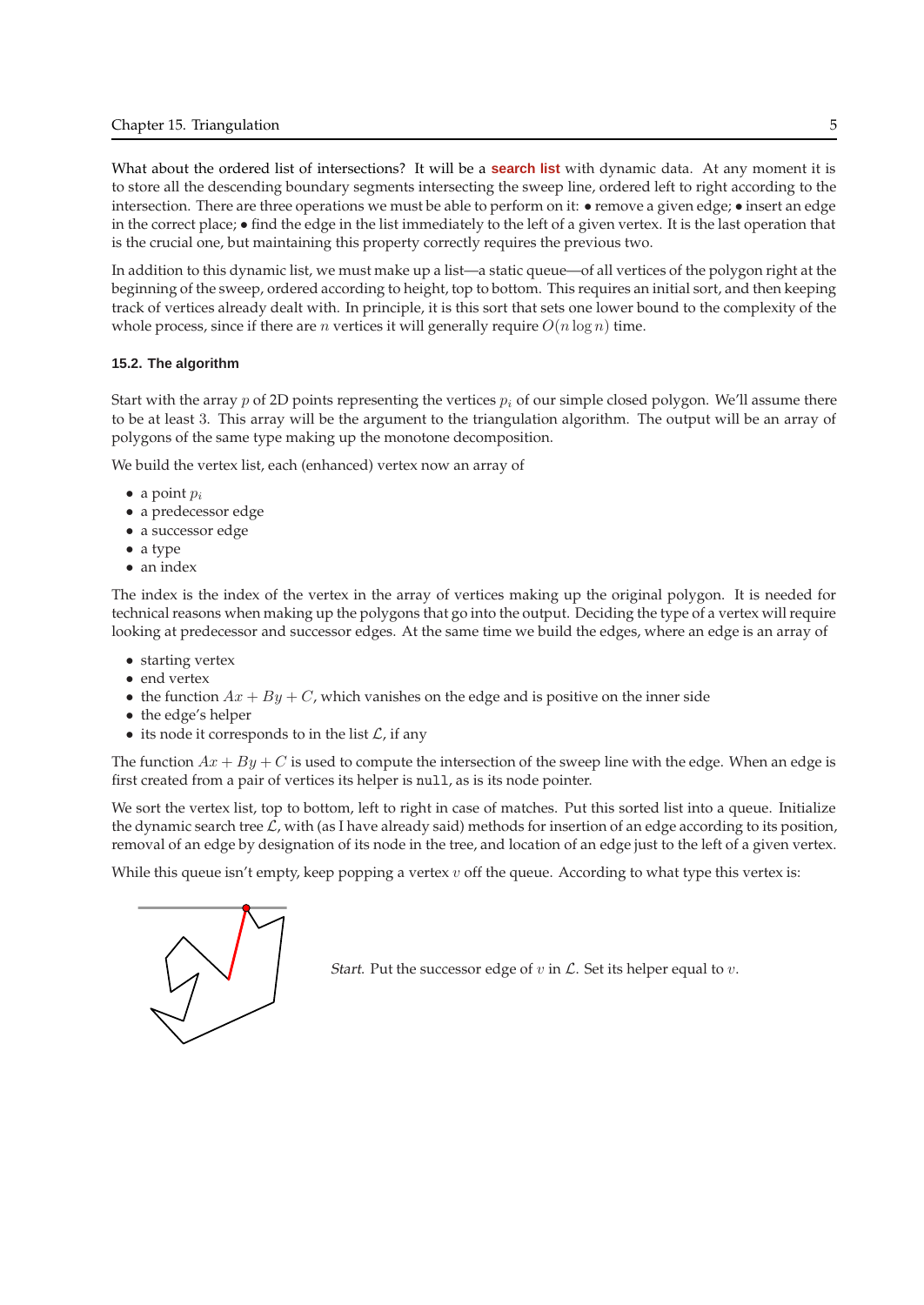

End. Let  $e$  be the predecessor edge. If its helper  $u$  is a merge, make a diagonal from  $v$  to  $u$ . Remove  $e$  from  $\mathcal{L}$ .

Split. Let  $e$  be the edge immediately left of  $v$ . Make a diagonal from  $v$  to its helper, and set the new helper of  $e$  to be  $v$ . Add the successor edge of  $v$  to  $\mathcal{L}$ .

Merge. Let  $e$  be the predecessor of  $v$ . If  $u$  is its helper and it is a merge, then make a diagonal from  $v$  to  $u$ . Remove  $e$  from  $\mathcal{L}$ . Let  $f$  be the edge in  $\mathcal L$  directly left of  $v$ . If its helper  $w$  is a merge, make a diagonal from it to  $v$ . Set the new helper of  $f$  equal to  $v$ .

Down. The region lies to the right of  $v$ . Let  $e$  be the predecessor of  $v$ . If its helper  $u$  is a merge, make a diagonal from it to  $v$ . Remove  $e$ from  $\mathcal L$ . Insert the successor edge in  $\mathcal L$  and set its helper equal to  $v$ .



Up. The region is to its left. Let  $e$  be directly left in  $\mathcal{L}$ . If its helper is a merge, make a diagonal from it to  $v$ . Set the helper of  $e$  equal to  $v$ .

Making a diagonal means splitting a polygonal region into two pieces. This is done as these figures indicate:



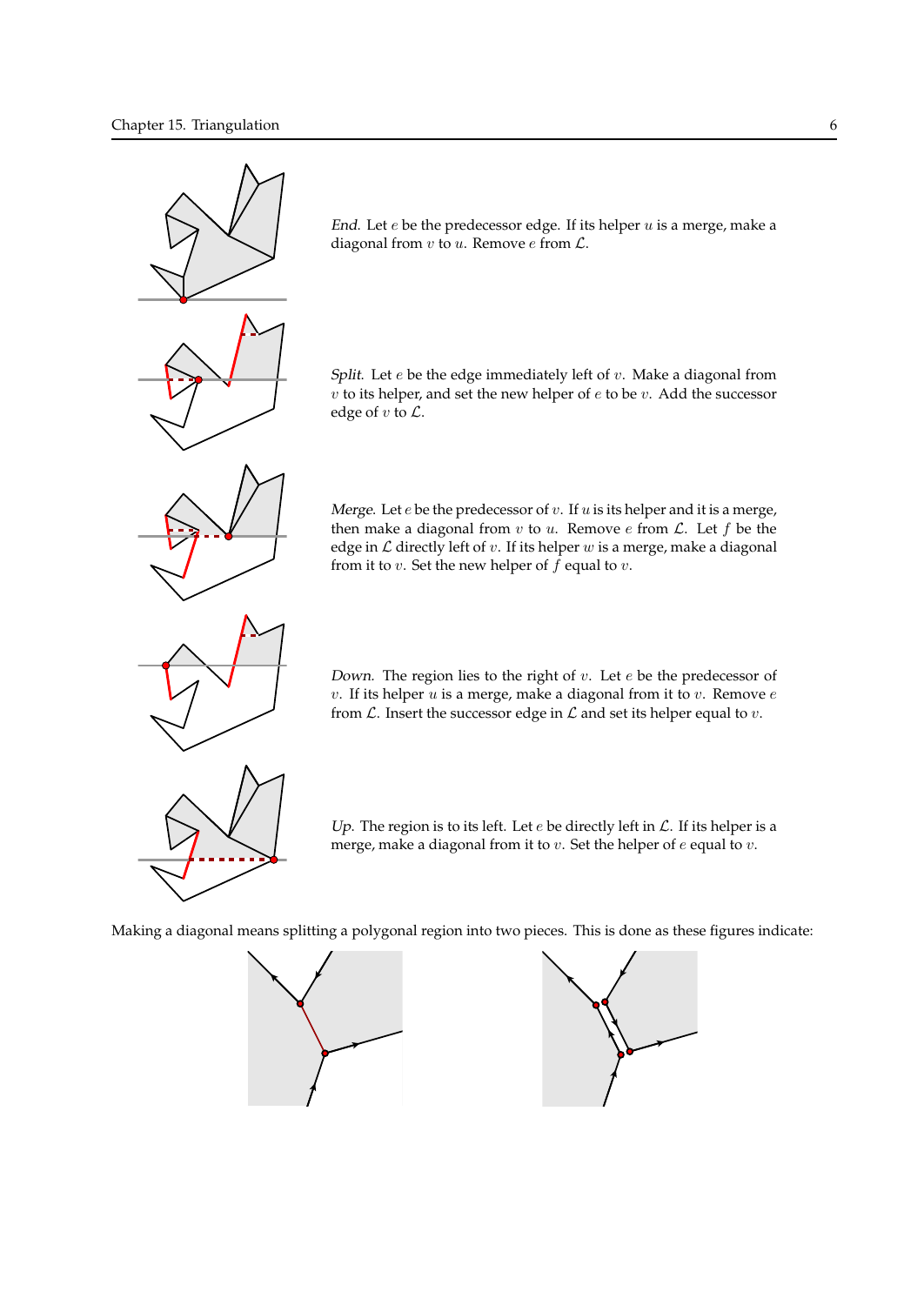The partition therefore adds two new vertices to the collection and reassigns predecessor and successor edges. Some care has to be taken to be sure when calling this procedure that assignment of helpers is compatible with this split.

It is an interesting exercise to check that this all works fine—diagonals never intersect edges or other diagonals, and every split or merge vertex is fixed up sooner or later.

#### **15.3. The intersection list**

As part of the process of finding a monotone decomposition, we need a list  $\mathcal L$  of descending edges intersected by the current sweep line, ordered by the x-value of the intersection. This list changes as the sweep line moves down. There are three procedures required of it—we must be able to

- insert an edge into the list;
- remove an edge;
- find the edge just to the left of any given value of  $x$

How can we implement such a list in PostScript? The simplest thing to do is maintain an array of all the current edges, ordered left to right. But then all three operations would be quite inefficient—if  $n$  is the length of the current list, then locating an edge would on the average require  $n/2$  comparisons, and inserting an edge would mean on the average shifting n/2 edges one place forward. Maintaining a **linked list** with nodes holding both the data to be stored as well as a link to the next node would improve insertion and removal somewhat, but location would still be poor. The solution I use is a **binary search tree**. This is a tree whose nodes contain data as well as links to two descendants and a parent node. A good reference for this, or at least for a search tree closely related to the one we'll use, is Chapter 14 of the book by Sedgewick listed at the end of this chapter.

Often, the nodes of a binary search tree store data associated to a numerical key. Each node of the tree has left and right descendants, left and right, which may be null. All of a node's left descendants have a key value less than its own, and all of its right descendants have a key value greater than or equal to its own.



The point of a binary search tree is that we don't have to search through the whole list to deal with its entries, but instead just have to go down through the branches of the tree. The first is an  $O(n)$  process, the second on the average  $O(\log n)$ . In our case, each node of the tree will store a descending edge, and the nodes are sorted in the tree according to the x-value of an edge's intersection with the current sweep line. Explicitly, if the equation of the edge is  $Ax + By + C = 0$  with [A, B] pointing inwards, and y is the height of the sweep line, then

$$
x = -\frac{By + C}{A}
$$

if  $A \neq 0$ , otherwise (the edge is horizontal) the x-coordinate of the top vertex of the edge. Insertion of data in such a tree is simple, as is location of a predecessor, but removal is tricky. Refer to Sedgewick's book for details of how it works.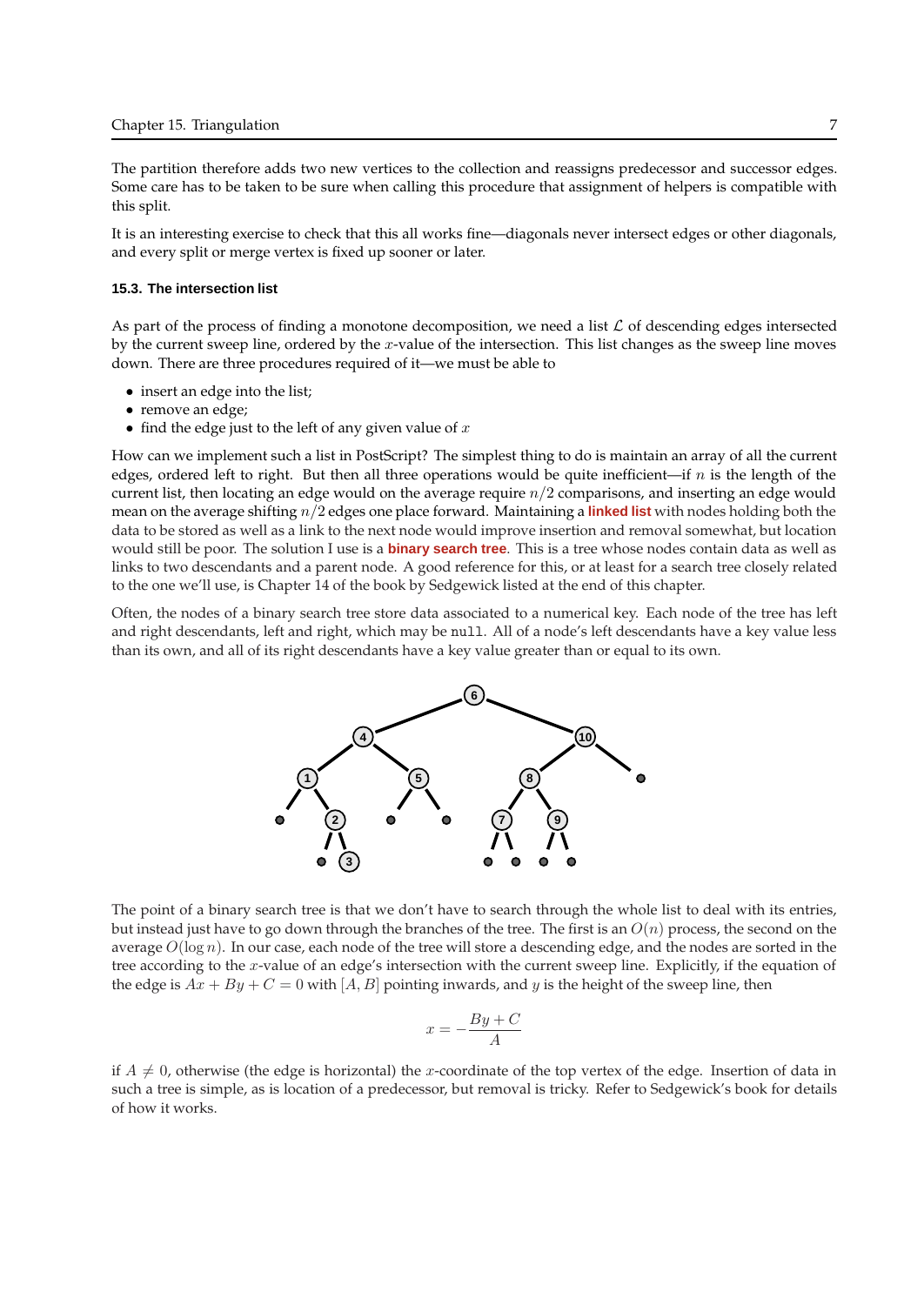#### Chapter 15. Triangulation 8

There is something a little unusual about this search tree—the sweep line changes continually, and the key value of a node changes with it. This turns out not to matter, because although the key value of a node changes, the ordering of the current nodes does not change except with respect to a new insertion or removal. In the implementation we use, the search tree is assigned a procedure key that assigns to each node its  $x$ -value based on the current value of  $y$ .

### **15.4. Triangulation**

Once we have decomposed the original region into monotone subregions, the next step is to triangulate them. This is reasonably straightforward. Again I follow the book by de Berg et al.

The basic principles of the algorithm can be formulated succinctly:

- Go from top to bottom.
- Make a triangle whenever possible.
- Cut away dead wood.

Let's see how these work out in practice at the beginning of a triangulation. We start with a single point, the top of the polygon. Since the region is monotone, the next point has to lie along an edge from the first. So the starting point always looks essentially like this (up to left-right interchange):



When we place a third point, however, there are three rather distinct possibilities:





The interesting thing is that in the first two cases we are essentially back at the starting point. In each of those, a triangle has been cut off, one point has become dead, and we are again looking at two active points, which form vertices of a shrunken region. Whereas in the third case we are in a new situation with 3 points still active, their fate as yet undetermined. It is easy to see by an inductive argument that this is essentially what always happens in moving down one level—either we find ourselves in a simpler situation, or we find ourselves facing a fan configuration like that here on the left: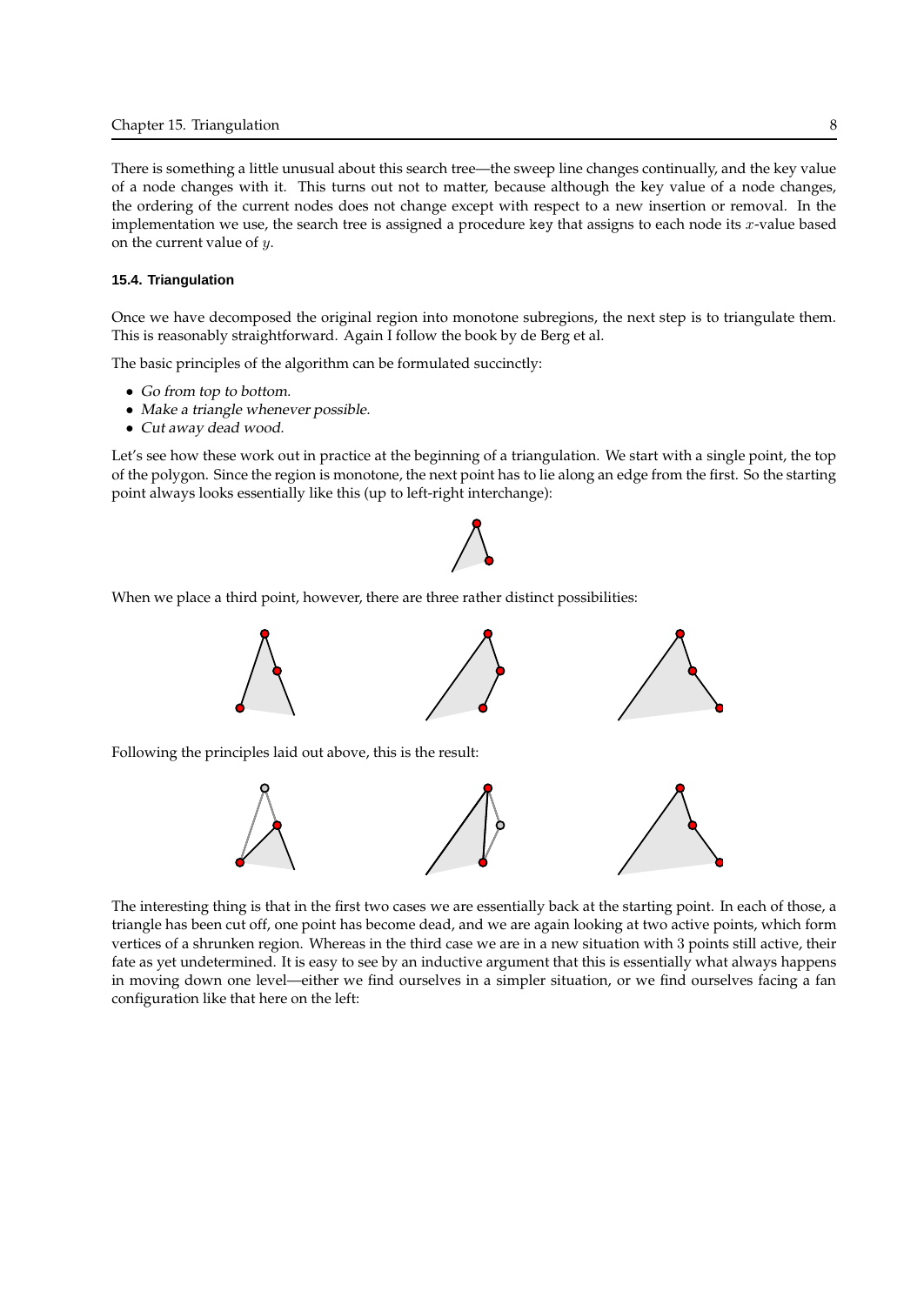

This is basically the same problem we saw above. There will be one of two basic possibilities—the next point to be scanned lies either on the left, and we connect it to all the active points on the right (except the top, which is already connected), or on the right, and we connect it to all the active points that are visible to it (leaving active the top point connected as well as all above it). In any event, we update the list of active points and find ourselves facing a similar situation for the next step.

Here is a more detailed account of how things go. We start off by ordering the vertices, top to bottom, classifying them according to whether they lie on the left or right side of our polygon. This is possible because of monotonicity. Also because of monotonicity, this ordering can be done by starting at the top point and merging left and right sides by going backwards and forwards from the top. Then we set up a **stack** of active points. For the uninitiated, I recall that a stack is one of the most basic of all structures in computation, machine or human—items on a stack represent work postponed. Items on a stack are placed there and removed according to **LIFO** (**L**ast **I**n, **F**irst **O**ut) protocol. Putting something onto the top of the stack is called **pushing it**, and removing it from the top is called **popping** it. When you put a hammer down to go find a nail, you are pushing the use of the hammer onto your personal stack, and when you come back with the nail you are popping it. The procedures I use to implement a stack in PostScript are discussed at the end of this chapter.

We now put the two top vertices on the stack, and start examining the remaining vertices, top to bottom. A vertex stored on the stack hold its 2D coordinates as well as the designation of what side it lies on. Suppose we are looking at the vertex  $v_i$ . Let  $u$  be at the top of the stack. What we do next depends on the exact situation:

(1) The vertex u is on the same side of the polygon as  $v_i$ . Pop u. Pop other vertices from the stack, as long as they are visible withing the region from  $v_i$ . Make triangles from these and their predecessor. Push the last one popped and  $v_i$  onto the stack.

(2) It is on the opposite side. Pop all vertices from the stack. Make up diagonals for all but the last one. Push  $u$ and  $v_i$  onto the stack.

This works because there are always at least two vertices on the stack. Here is how the whole process goes for one region:

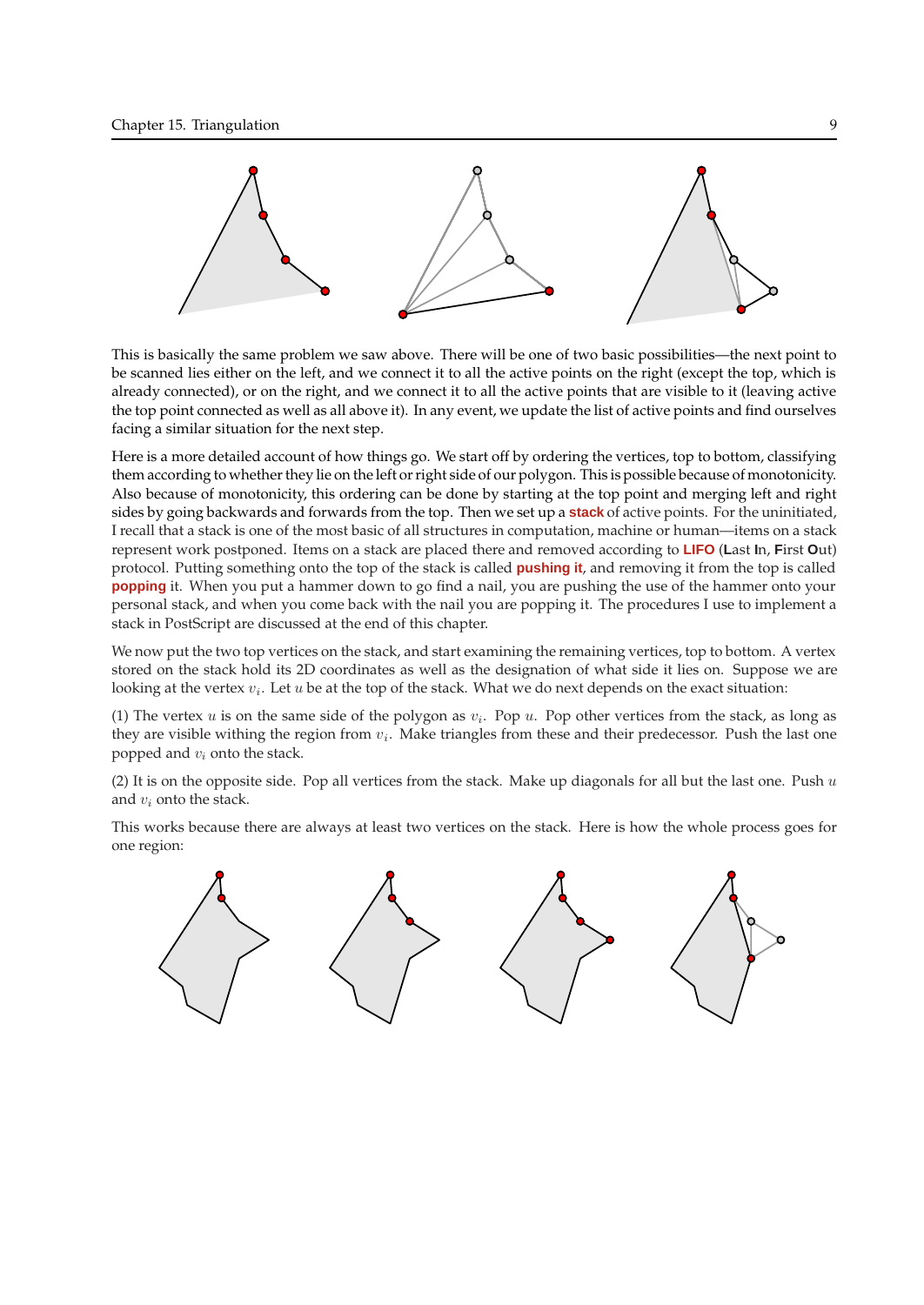

#### **15.5. Small triangles**

The triangles produced so far will vary quite a lot in shape and size. The last step is to produce from them a collection of uniform small size. How to do so elegantly depends on the shape of the triangle.

The mathematical problem can be formulated quite precisely: How to partition a given triangle into a minimum number of triangles of no more than some specified diameter  $\delta$ ? This looks like a very difficult problem. If the diameter concerned is very small and hence a huge number of small triangles would be necessary, the likely solution likely involves paving a large part of the triangle with equilateral triangles. In practice, however, the diameter will not be all that small and it doesn't seem to me worthwhile to try for the best solution. So we look instead at the problem of partitioning a triangle into a reasonable number of smaller triangles of diameter no more than  $\delta$ .

We can get some idea of what we are facing by first sorting the lengths of the sides, so we may assume  $a \le b \le c$ . If we orient the triangle so its longest side lies along the interval  $0 < x \leq c$ , and reflect if necessary, we may assume the third vertex to lie in the region shown below:



There are several extreme possibilities. Of course if  $c \leq \delta$  we do nothing. Otherwise the triangle is going to partitioned into successively smaller ones in a series of steps until the diameter is at most  $\delta$ , and the principal problem is to decide what one step amounts to. Somewhat arbitrarily, I choose the following procedure, which guarantees that at each step I reduce the diameter of the triangles being considered by a factor of  $1/\sqrt{2}$ :

• If  $b/c \leq 1/\sqrt{2}$ , we make a single cut:



• Otherwise, if  $a/c \leq 1/2$ , we make two cuts: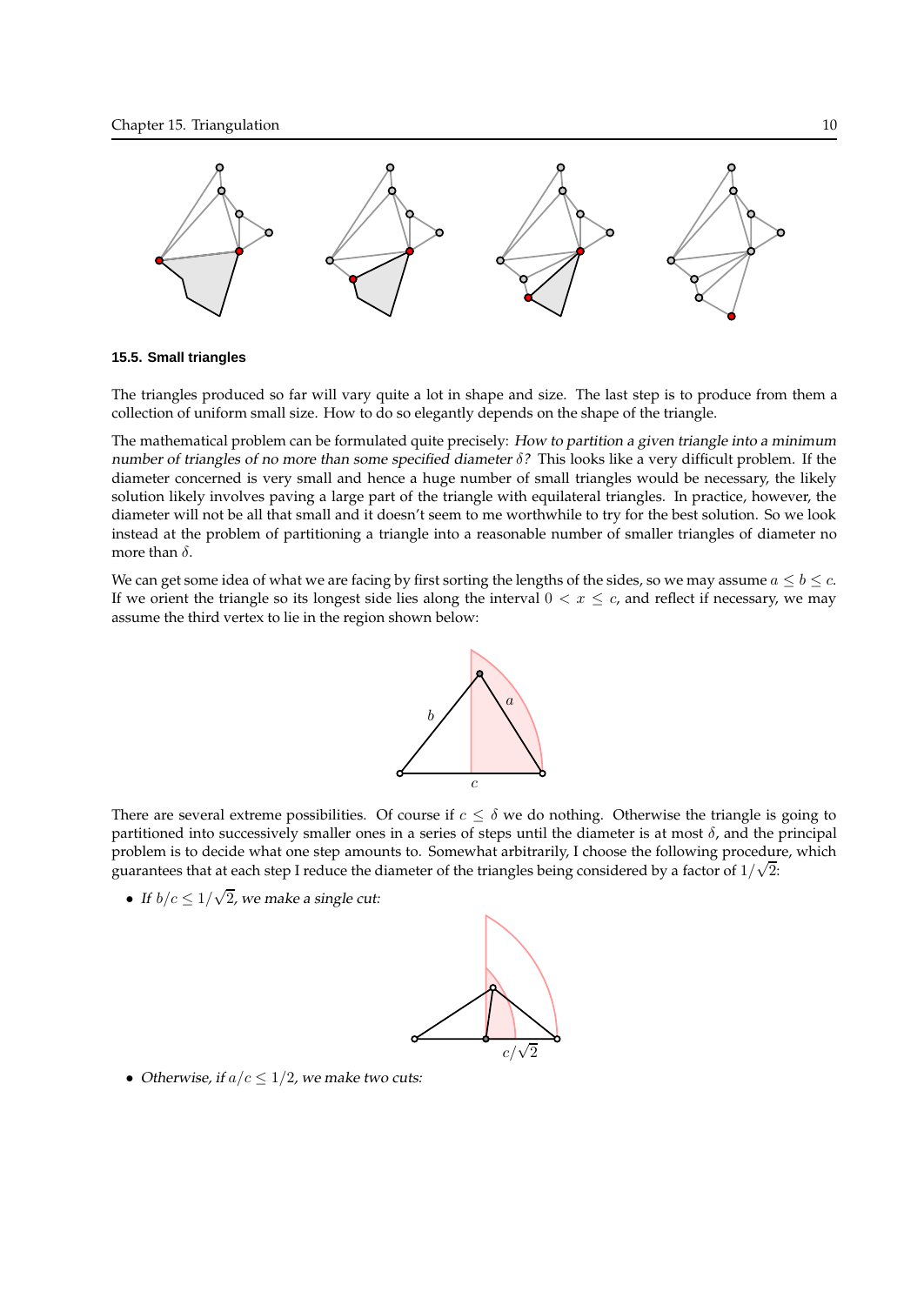

• In all other cases, we make three:



In the final algorithm, we use a stack to hold triangles that remain to be subdivided. While the stack isn't empty, we pop triangles off the stack and subdivide them. Any triangles that are small enough are output, while those that are not are put back on the stack. It is most efficient if a triangle on the stack holds the lengths of its sides as well as its vertices. If  $n = \lceil \log(c/\sqrt{2}\delta) \rceil$  then the stack may be set at size 4*n*.

# **15.6. Code**

The triangulation code, which includes the monotone partition, triangulation, and subdivision of triangles, is in triangulation.inc. Here in summary is the whole sequence of steps:

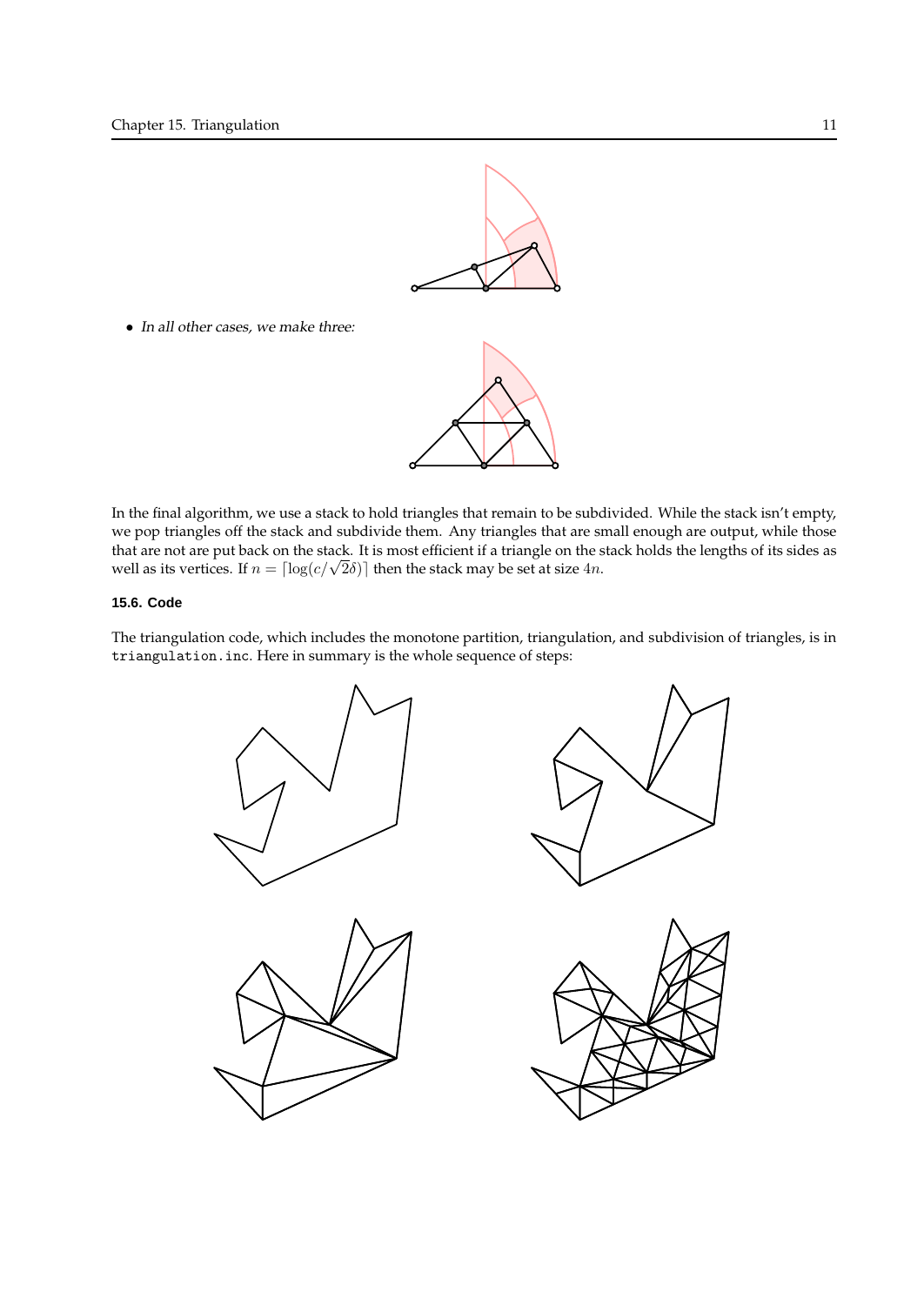The procedure monotone has a single argument, an array of 2D points making up a closed polygon, and returns an array of polygons making up a monotone decomposition. The procedure monotone-triangulation has a single argument, a monotone polygon, and returns an array of triangles making up a triangular partition of it. The procedure subdivide has two arguments, a triangle and a real number  $\delta$ , and returns an array of triangles partitioning it into triangles of diameter no more than  $\delta$ . The procedure triangulation is the composite of these—it has two arguments, a polygon and  $\delta$  and returns an array of triangles of diameter at most  $\delta$ .

The code for stacks is straightforward, implementing a stack as an array of length specified in advance, and can be found in stack.inc. This is a very simple package, and can be used surprisingly often, if only as an expandable array. The procedures in this file are

| Arguments   | Command          | Left on stack; side effects                        |
|-------------|------------------|----------------------------------------------------|
| $n_{\rm c}$ | new-stack        | a stack of potential size $n$                      |
| $x$ stack   | stack-push       | pushes $x$ onto the stack                          |
| stack       | stack-peek       | returns the current stack top, leaving it in place |
| stack       | stack-pop        | removes and turns the current stack top            |
| stack       | stack-length     | returns current size                               |
| stack       | stack-empty      | empty or not?                                      |
| stack       | stack-full       | more room?                                         |
| stack       | stack-extend     | doubles the size                                   |
| stack       | stack-array      | returns an array of exactly the right size         |
| $\eta$      | stack-element-at | returns $n$ -th item from bottom on the stack      |
|             |                  |                                                    |

No checks are made on arrays when pushing or popping, so underflow and overflow can occur, producing one of those dreaded PostScript error messages. But you can check for these possibilities with stack-empty and stack-full. Of course stacks should be very familiar to you by now, since PostScript uses them all the time.

The code for the binary search tree I use in triangulation is in dynamic-tree.inc. Code for a simpler binary search tree, the one discussed explicitly in Sedgewick's book, can be found in simple-tree.inc. Here the keys are integers, indexing data to be stored in and retrieved from the tree. Sedgewick's book includes explicit code that turns out not be too hard to render in PostScript. After all, algorithms are based on ideas, more or less independently of language details. One major difficulty, and it indeed leads often to pain, is that in PostScript the only structures are arrays, and the only way to access items in an array is by index. Thus whereas in C you can write  $x$ ->key = 3 where x is a structure with a field named key, in PostScript you have to let x be an array, and you allocate one of its items, say that with index 2, to a field you can think of as its key. Thus  $x$ ->key = 3 in C becomes x 2 3 put in PostScript. Alas. Things like this can be done easily in principle, but in practice it's hard on the human memory to program like this. One small thing you can do, and I recommend it, is to make up a short dictionary of fields, here for example one defining KEY to be 2, so you can write x KEY 3 put. If you do this, you want to begin this dictionary only when you want to use it and end it when you don't need it any more, or lots of different local conventions like this will get confounded.

Another thing to keep in mind when translating C to PostScript is that an array in either language, or a structure in C, is actually a **pointer**, that is to say a single machine address where the items in the array or structure are stored. Changing data in the structure does not change this address itself. Copying it does not give a new copy of the data in the structure, but just a new copy of the address.

#### **References**

1. M. de Berg, M. van Kreveld, M. Overmars, and O. Schwarzkopf, **Computational Geometry—algorithms and applications**, Springer-Verlag, 1997. The history of polygon triangulation is discussed at the end of Chapter 3. Planar sweeps are a commonly used technique in advanced graphics, and other examples of its use can also be found here. Particularly interesting mathematically is the treatment of Voronoi cell construction in Chapter 7. The problem I look at in this chapter is typical of a huge family of similar graphics problems requiring relatively subtle techniques for their solution. This book has a good selection of further references.